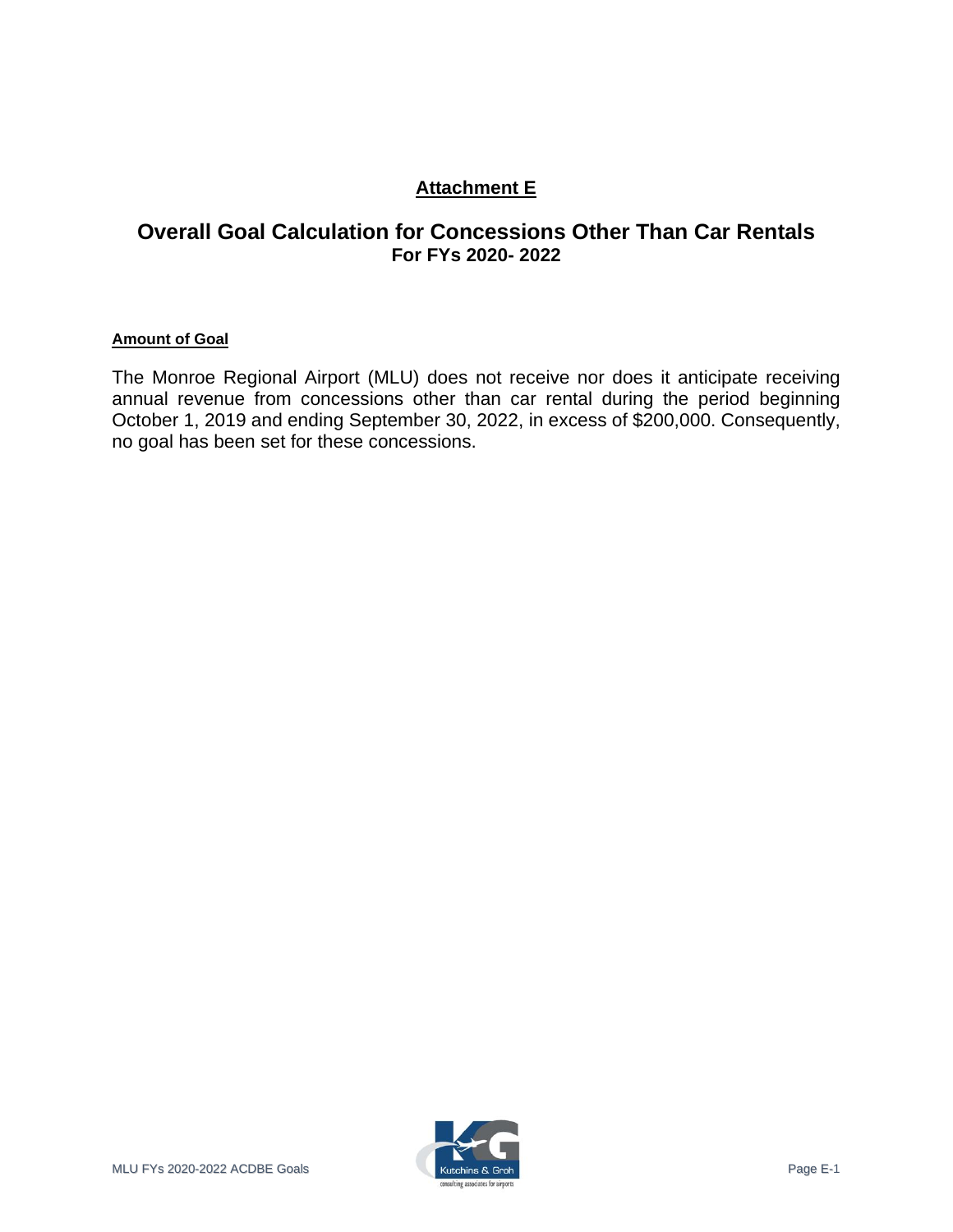# **Attachment E**

# **Overall Goal Calculation for Car Rentals For FYs 2020 - 2022**

### **Amount of Goal**

The Monroe Regional Airport's (MLU) overall goal for car rentals during the period beginning October 1, 2096 and ending September 30, 2022, is **0.28%** of the total gross receipts of car rental operations at the Airport.

The concession opportunities anticipated during this goal period are: Fuel Sales, Tire Dealers, Auto Part Suppliers, Towing, Insurance Agencies, General Auto Repair, Auto Repair/Body Work, Windshield Repair, New Car Sales, Office Equipment/Supplies, Accounting/Bookkeeping, Janitorial Services, and Interior Design. If a new car rental concession opportunity arises prior to the end of this goal period and the estimated average of annual gross revenues are anticipated to be \$200,000 or greater, the Airport will submit an appropriate adjustment to the overall goal. This will be submitted to FAA for approval at least 6 months before executing the new concession agreement.  $(23.45(i))$ .

The Monroe Regional Airport has determined that its ACDBE market area includes the 9 parishes surrounding the City of Monroe (East Carroll, Franklin, Madison, Morehouse, Ouachita, Richland, Tensas, Union and West Carroll Parishes). The Airport recently hosted an outreach effort with the Rental Car Operators at MLU. Based on this effort the experience of the operators, and participation through other DBE Programs at MLU, the Airport has decided that it is appropriate to use this market area for its ACDBE Program.

#### **Methodology used to Calculate Overall Goal**

#### Goods and Services

We intend to meet the percentage goal by including the purchases from ACDBEs of goods and services used in businesses at the Airport. The dollar value from purchases of goods and services from ACDBEs may be added to the numerator, and the dollar value from purchases of goods and services from all firms (ACDBEs and non-ACDBEs) may be added to the denominator.

#### **Step 1**: 23.51(c)

We determined the base figure for the relative availability of car rental ACDBEs. The base figure was calculated as follows:

Base figure  $=$  Ready, willing, and able car rental ACDBEs in the market area All ready, willing, and able car rental firms in the market area

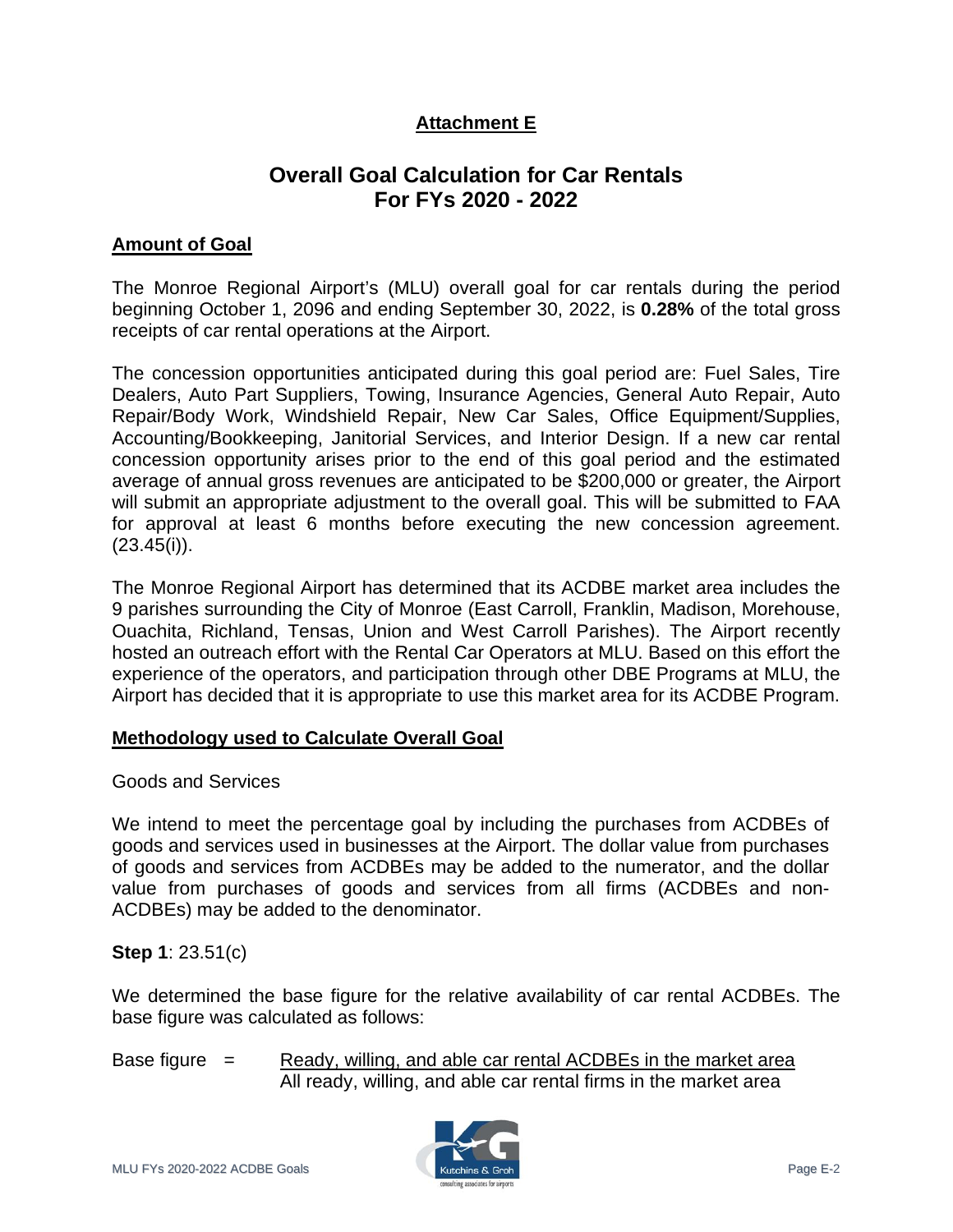The data source or demonstrable evidence used to derive the numerator is the Louisiana Unified Certification Program Listing found at:

<http://www.dotd.state.la.us/cgi-bin/construction.asp>

The data source or demonstrable evidence used to derive the denominator is United States Census Bureau Database of County Business patterns found at:

<https://factfinder.census.gov/faces/nav/jsf/pages/index.xhtml>

The following table presents the summary of the relevant data:

| NAICS CODE       | Type of Work                      | Total<br><b>ACDBEs</b> | All Firms      |
|------------------|-----------------------------------|------------------------|----------------|
|                  |                                   |                        |                |
| 441320           | Tire dealers                      | $\Omega$               | 26             |
| 561720           | Janitorial                        | 1                      | 20             |
| 441310           | <b>Auto Parts</b>                 | 0                      | 60             |
| 811120<br>811122 | Windshield Repair                 | 0                      | 8              |
| 424720           | Petroleum-Fuel Sales              | 0                      | $\mathbf{1}$   |
| 441229           | <b>Motor Vehicle Dealers</b>      | $\Omega$               | 3              |
| 488410           | Towing                            | 0                      | 5              |
| 524210           | Insurance Agencies and Brokerages | 0                      | 146            |
| 811111<br>811198 | General Auto Repair               | $\Omega$               | $\overline{2}$ |
| 423420           | <b>Office Equipment/Supplies</b>  | $\Omega$               | 3              |
| 541410           | <b>Interior Design Services</b>   | $\Omega$               | 3              |
| 541211<br>541219 | Accounting/Bookkeeping            | $\Omega$               | 80             |
|                  |                                   | 1                      | 357            |

#### **Relative Availability 0.28%**

When we divided the numerator by the denominator, we arrived at the base figure for our overall goal for car rental concessions of **0.28%.**

## **Relative Availability = 1 / 357 = 0.28%**

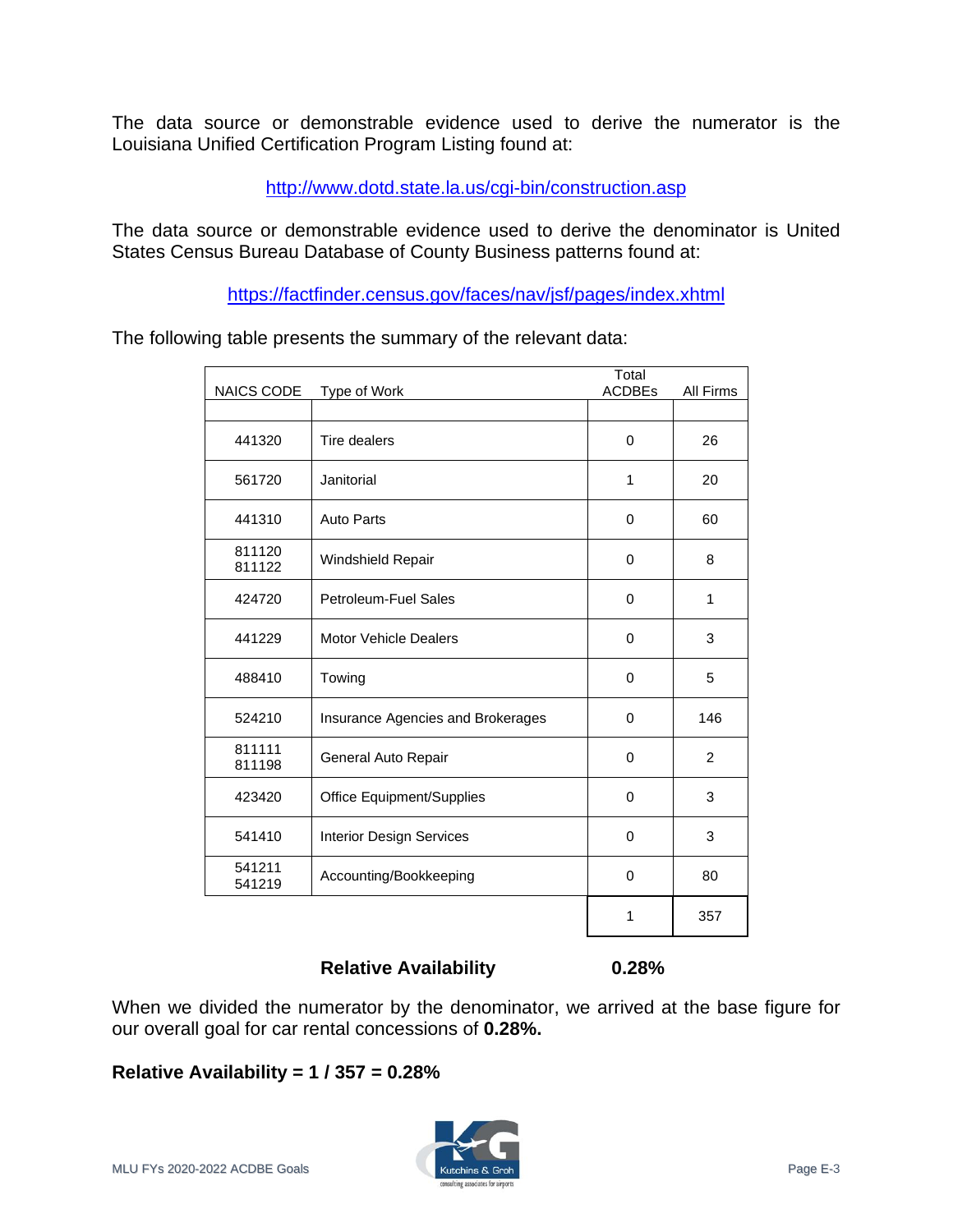**Step 2**: 23.51(d)

After calculating a base figure of the relative availability of ACDBEs, we examined evidence to determine what adjustment was needed to the base figure in order to arrive at the overall goal. In order to reflect as accurately as possible, the ACDBE participation we would expect in the absence of discrimination, we have not adjusted our base figure since doing so would artificially lower the goal.

The data used to determine the adjustment to the base figure was:

a. **Past participation** – We evaluated the current capacity of ACDBEs to perform work in our car rental concessions program by measuring the volume of work ACDBEs have performed in the past.

| <b>FISCAL YEAR</b> | <b>GOAL</b> | <b>ACCOMPLISHMENT</b> |
|--------------------|-------------|-----------------------|
| 2016               | $0.80\%$    | $0.0\%$               |
| 2017               | 0.73%       | $0.0\%$               |
| 2018               | 0.73%       | $0.0\%$               |

Median Accomplishment – **0.00%**

- b. **Disparity study** There are no disparity studies conducted within our jurisdiction that relate to concessions. We will continue to contact state and local agencies to determine when disparity study becomes available.
- c. **Differences in Market Area and Concessions Program –** Not Applicable.
- d. **Available evidence from related fields that affect opportunities for ACDBEs to form, grow, and compete** – Not Applicable.

The median percentage of ACDBE accomplishments over recent years is therefore determined to be **0.0%**. Since none of the rental car companies at MLU have shown any ACDBE participation over recent years, it is not appropriate in this case to adjust the overall goal by determining the average of the median accomplishment and the relative availability. Therefore, the overall goal for FYs 2020-2022 is the base figure of **0.28%**.

#### **Consultation with Stakeholders (23.43)**

The Monroe Regional Airport encourages the participation of Disadvantaged Business Enterprises in its Airport Concessions Program. In an effort to reach the available ACDBE community, seek out public input into the goal setting process, and to ensure wide distribution of the information contained in this document, the Airport corresponds and consults with the Monroe Chamber of Commerce, existing concessionaires, and other organizations which could be expected to have information concerning the availability of disadvantaged businesses. An open dialogue with these entities will afford the Airport the opportunity to reach out to interested parties and encourage meaningful

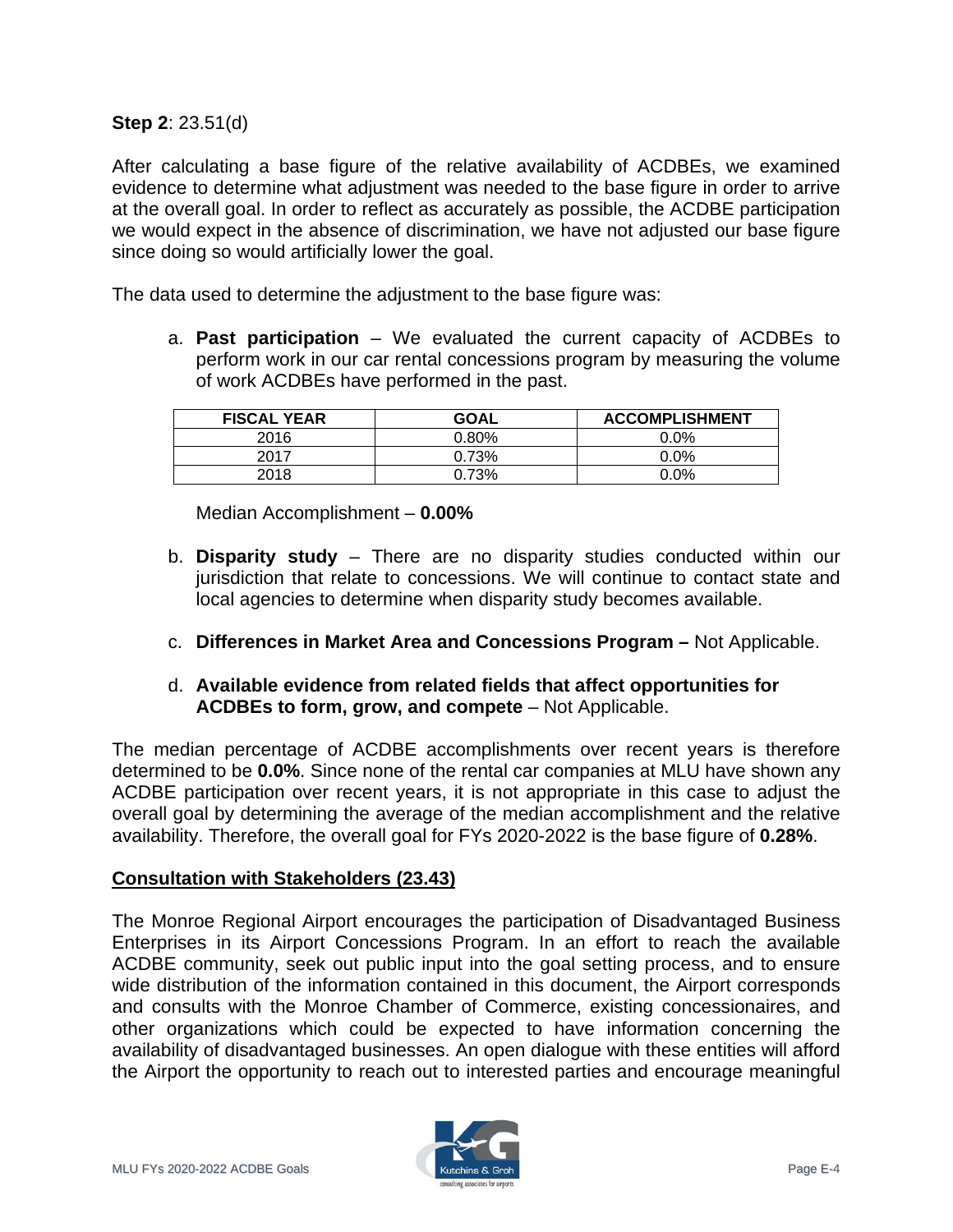participation in its concessions program by ACDBEs. Additionally, the Airport will make copies of its ACDBE Program available to each of these organizations for distribution to its members.

The Airport hosted an outreach meeting with the Rental Car operators at MLU on September 24, 2019, to discuss ways to increase ACDBE participation. Among the ideas to foster more participation are:

- Investigate the possibility of using second-tier spending (with goods the RACS purchase directly form MLU) to increase ACDBE participation
- The RACs agreed to reach out to vendors that are certified in other states to encourage them to become certified in Louisiana
- The Airport provided a list to the RACs of ACDBE firms that are certified in Louisiana

Additionally, the Airport advertised availability of the program on its website with the following notice of availability:

## **WEBSITE PUBLIC NOTICE**

## **Airport Concessions Disadvantaged Business Enterprise (ACDBE) Goals for Federal Fiscal Years 2020 through 2022**

The Monroe Regional Airport hereby announces the availability of its Airport Concessions Disadvantaged Business Enterprise Program. This program includes the goals set out under Federal Aviation Regulations, which will remain in effect from October 1, 2019 and ending September 30, 2022, at which time the goals will be updated. The Airport has set a goal of **0.28%** of the annual revenue realized from Car Rental Concessions that occur at the Airport. The Program and the proposed goals and goal setting methodology are available for inspection between 8:00 a.m. and 5:00 p.m., Monday through Friday, beginning October 8, 2019, through November 7, 2019, in the offices of the Airport Director, 5400 Operations Road, Monroe, Louisiana 71203.

Mr. Ron Phillips Airport Director Monroe Regional Airport 5400 Operations Road Monroe, LA 71203

Federal Aviation Administration Office of Civil Rights - AWP-9 Post Office Box 92007 Los Angeles, CA 90009-2007

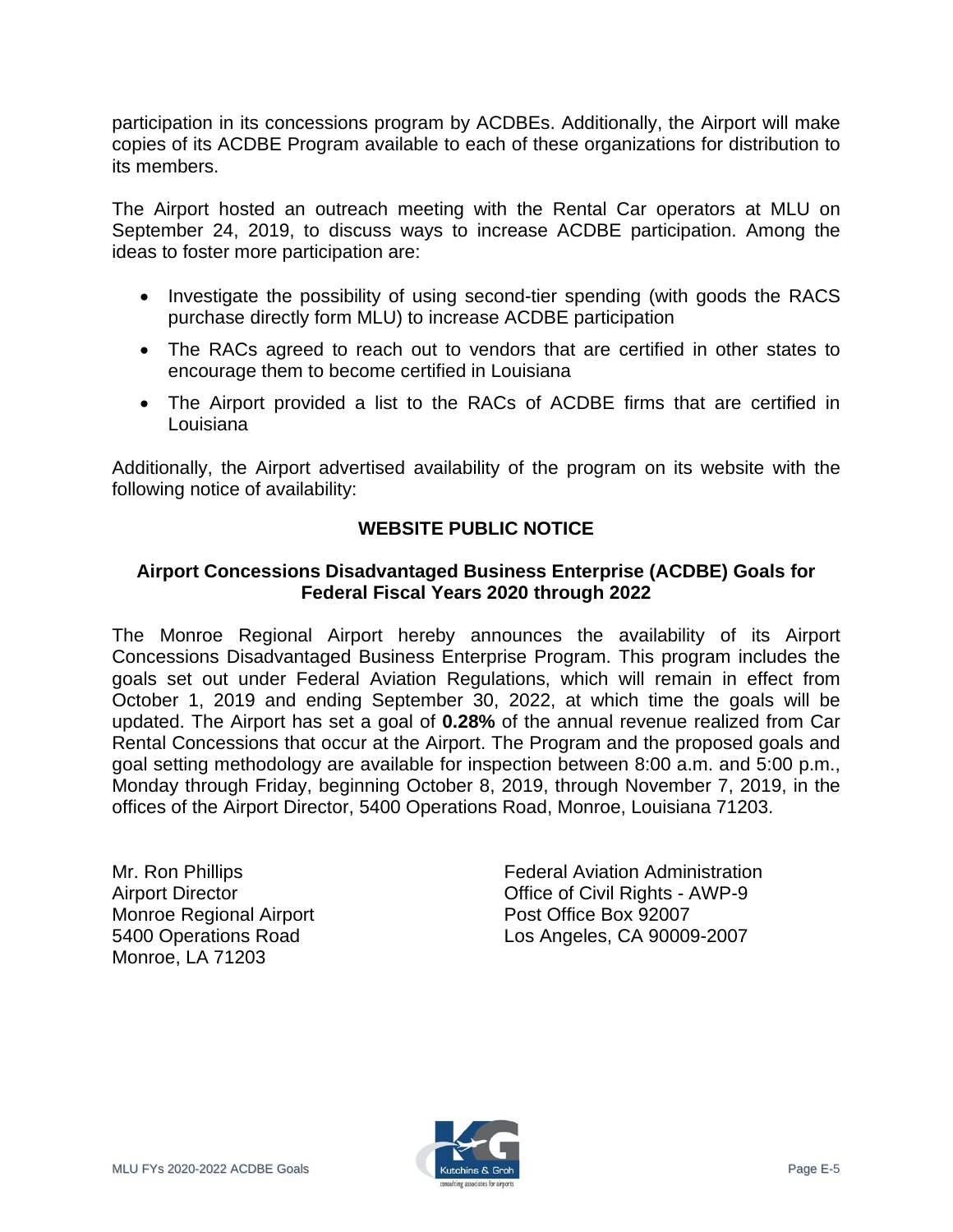## **PUBLIC COMMENTS**

Should any comments be received as a result of the public participation process, they will be addressed, and we will notify the FAA's Office of Civil Rights.

#### **Breakout of Estimated Race-Neutral & Race Conscious Participation Section 23.51**

The Monroe Regional Airport will meet the maximum feasible portion of its overall goal by using race-conscious means of facilitating ACDBE participation. The Monroe Regional Airport uses the following race-conscious means to increase ACDBE participation:

- *1. Locating and identifying ACDBEs and other small businesses who may be interested in participating as concessionaires under 49 CFR Part 23;*
- *2. Notifying ACDBEs of concession opportunities and encouraging them to compete, when appropriate;*
- *3. When practical, structuring concession activities to encourage and facilitate the participation of ACDBEs;*
- *4. Providing technical assistance to ACDBEs in overcoming limitations, such as inability to obtain bonding or financing;*
- *5. Ensuring that competitors for concession opportunities are informed during presolicitation meetings about how the sponsor's ACDBE program will affect the procurement process;*
- *6. Providing information concerning the availability of ACDBE firms to competitors to assist them in obtaining ACDBE participation; and*
- *7. Establishing a business development program (see 49 CFR Part 26.35); technical assistance program or taking other steps to foster ACDBE participation in concessions.*

We estimate that, in meeting our overall goal of **0.28%,** we will obtain **0%** from raceneutral participation and **0.28%** through race-conscious measures.

Based on the lack of historic ACDBE participation, MLU believes that race-conscious measures are warranted. This is because there has been no documented accomplishment of ACDBE participation over the last three years.

Given this fact, it is apparent that race-neutral measures, standing alone, are not sufficient to meet an overall goal. Consequently, we intend to use the following raceconscious measure to meet the overall goal: